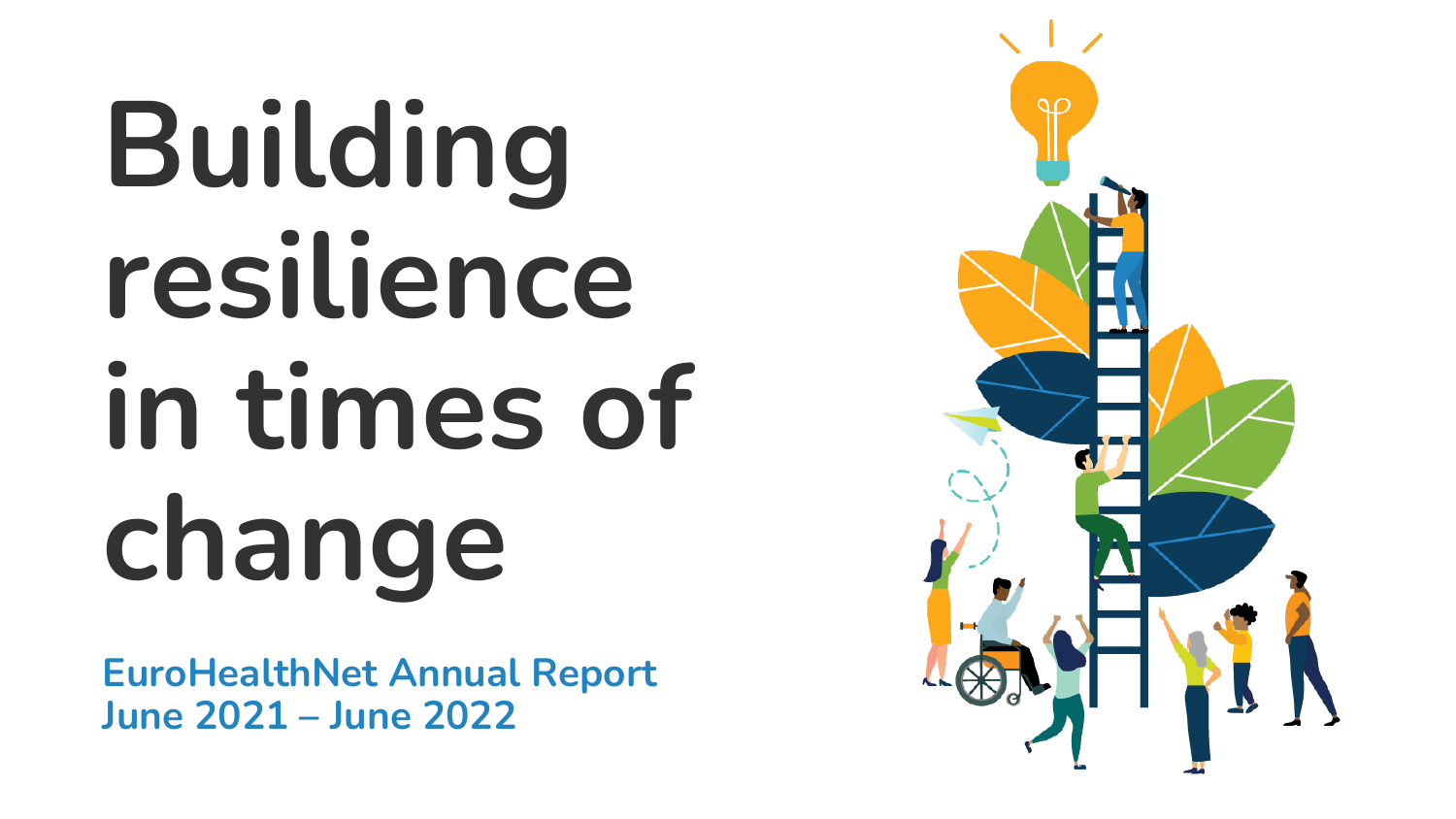### **Our year in numbers**

**64** Members, **Associates** & Observers

**1** MoU WHO Euro (2021-26)

**51**

Occasions of being speakers, panellists or moderators

**14**

sent

European countries

**28**

**1 Strategic** Development Plan (2021-26)

**272** External events participated in

**54** Strategic Meetings with EU & national officials, and key civil society actors

**15**

Office staff

**1**

Core Grant ESF+ (2022-26)

**364,972**

Website views

**12,098**

Social media followers

**8**

New Projects

**65%**  Increase in Magazine readership

**25 Newsletters** published



Press releases

**25** Policy briefings & consultation responses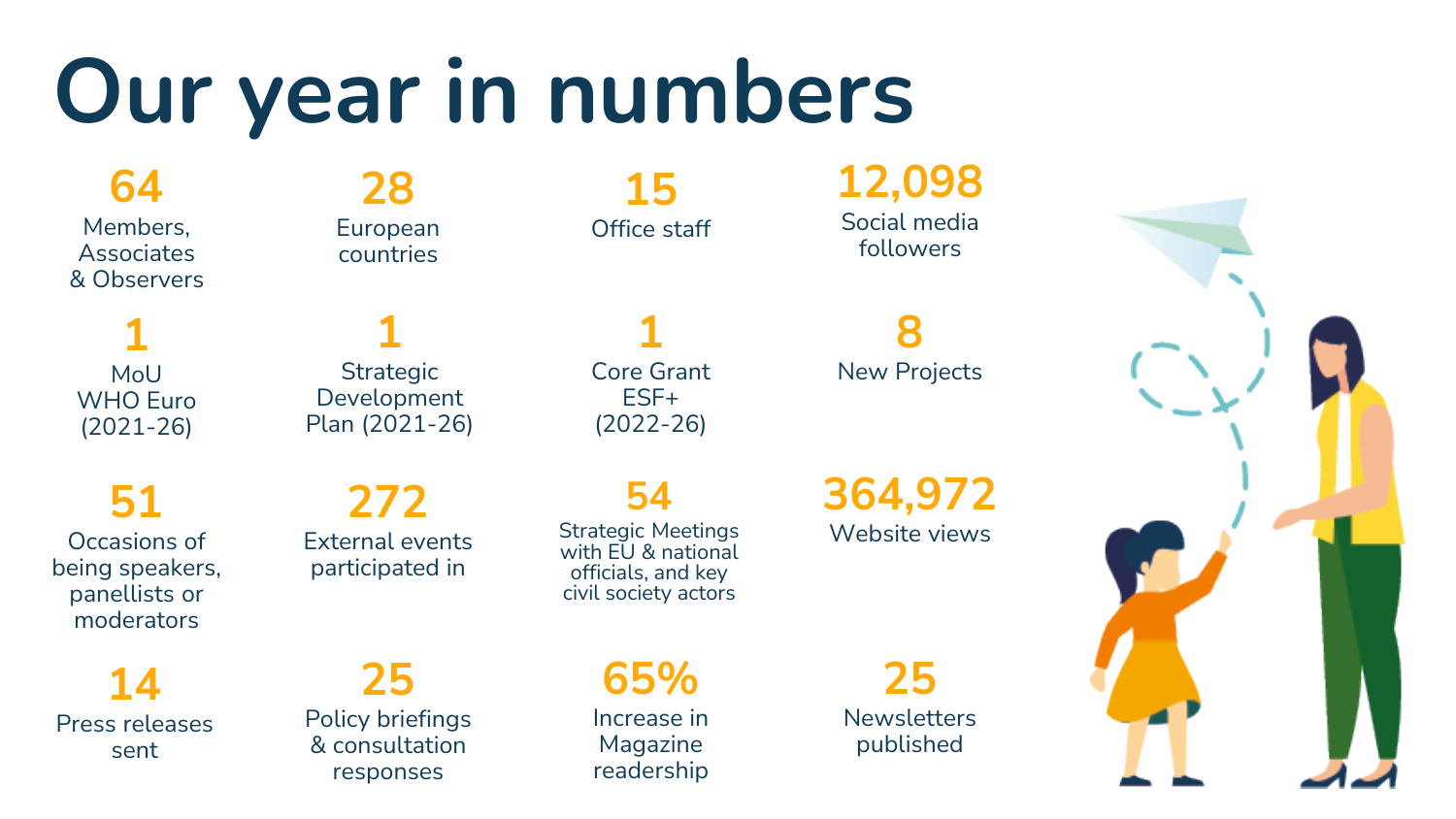### **2. Building resilience**

**An Economy of Wellbeing**

**Addressing health determinants** 

**Harnessing the green transition**

**A fairer and healthier digital world**

**Recovery and Resilience Plans:** 

drivers to promote health and wellbeing in the European Union?

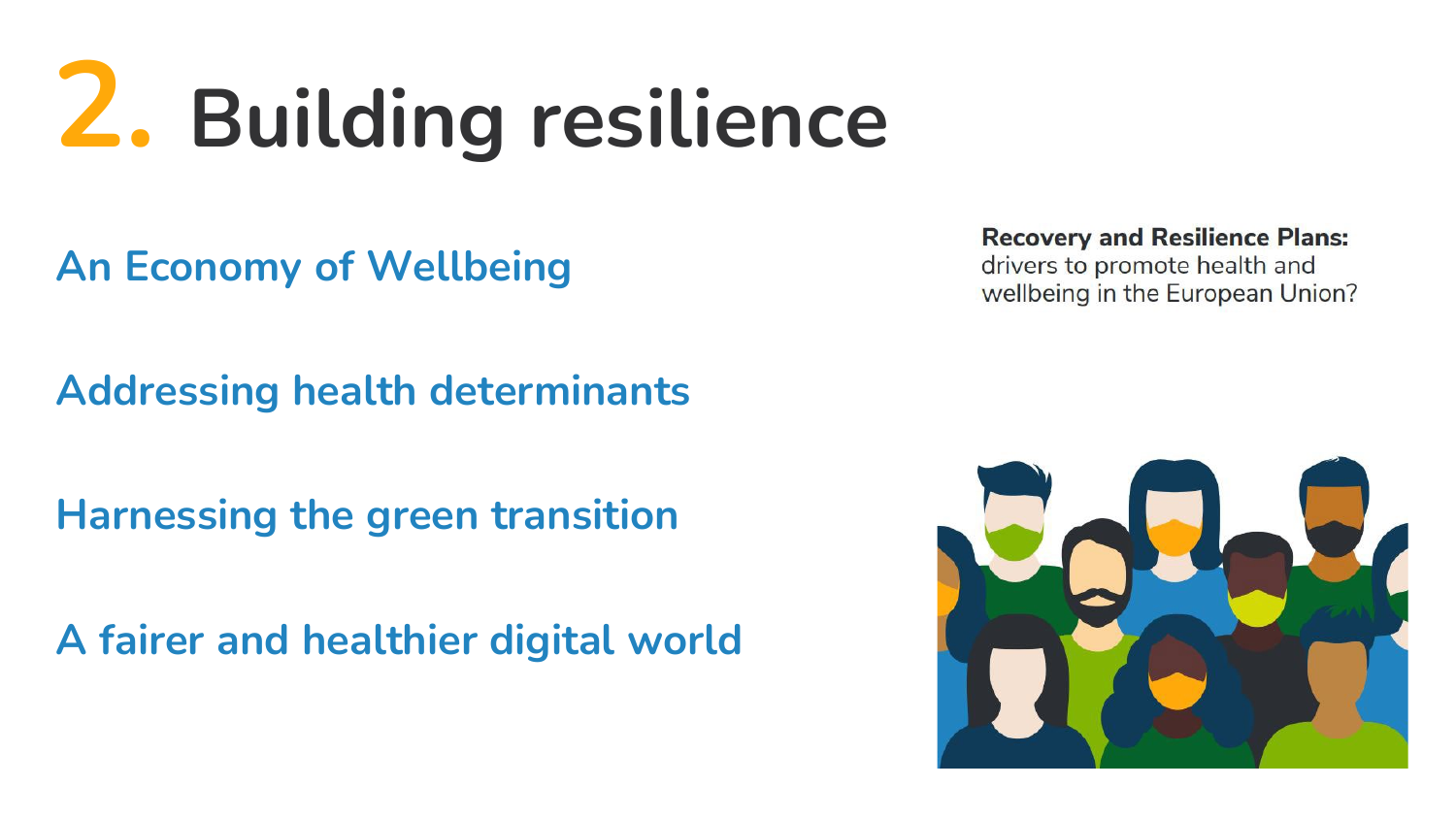## **3. Policy Platform**

#### **Providing expert analysis**

- Analysis of the use of Recovery & Resilience Funds
- Policy Précis Economy of Wellbeing
- Policy Précis on Employment & Health
- Members-briefing on European Child Guarantee
- Tools and funds to respond to war in Ukraine

#### **Engaging with policy makers**

- Policy Action Plan => Meeting with EU Institutions
- 21 consultation responses

#### **Engaging with others**

- WHO/Europe, RC71 and various regional offices
- COVID-19 Health Systems Response Monitor
- EU Alliance for Investing in Children





Drawing by by Marko Pogačnik, **UNESCO Artist for Peace** 



**World Health Drganization REGIONAL OFFICE FOR EUTODE**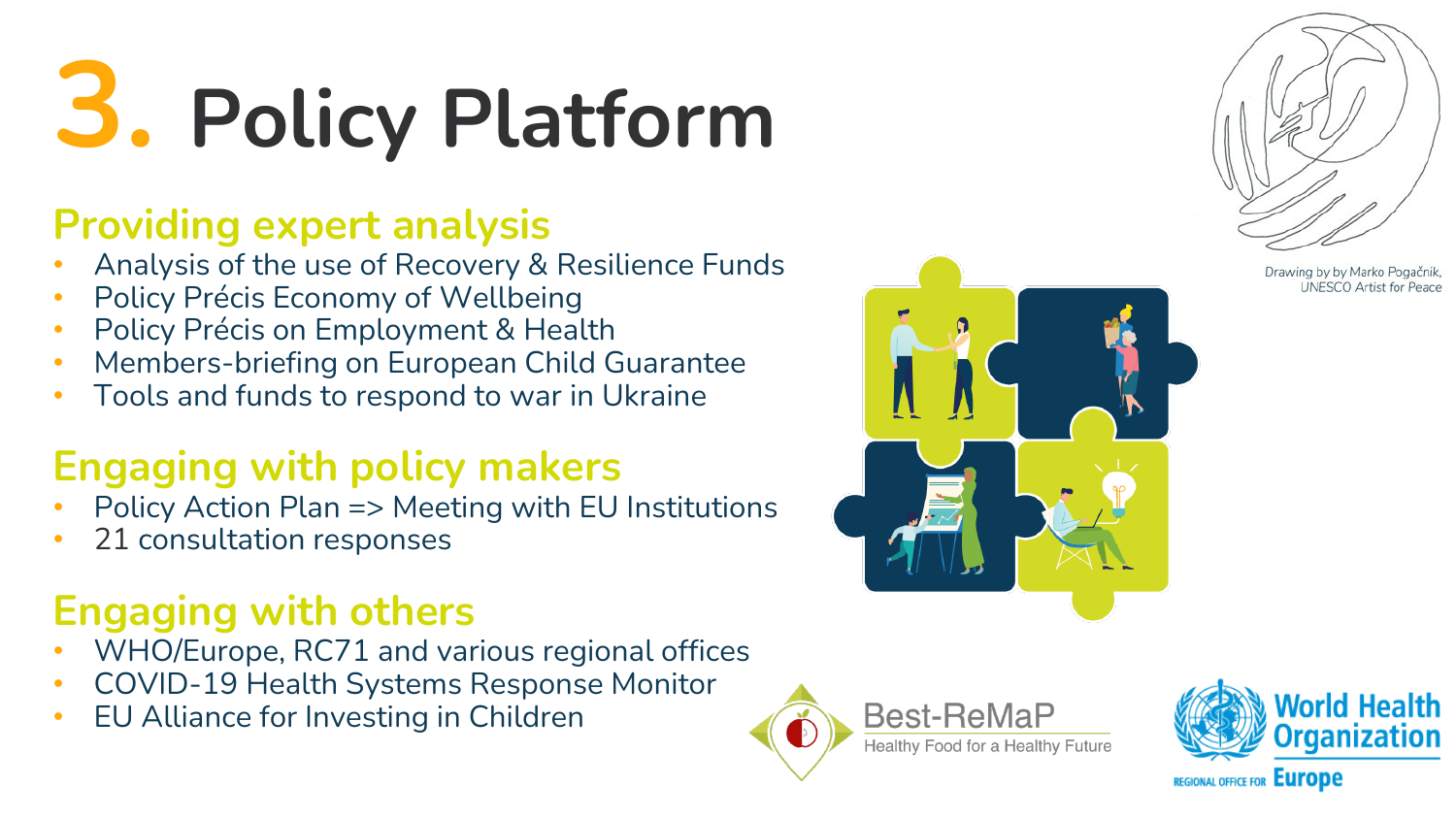### **4. Practice Platform**

#### **Building capacity to respond to shared societal challenges**

#### • **Country exchanges**

- European Child Guarantee
- Climate change and health
- Positive health in the community
- CEV Social prescribing in Lisbon

#### **Expanding actionable knowledge**

• **TWIG Best Practices Portal**





#### **Member outreach meetings**

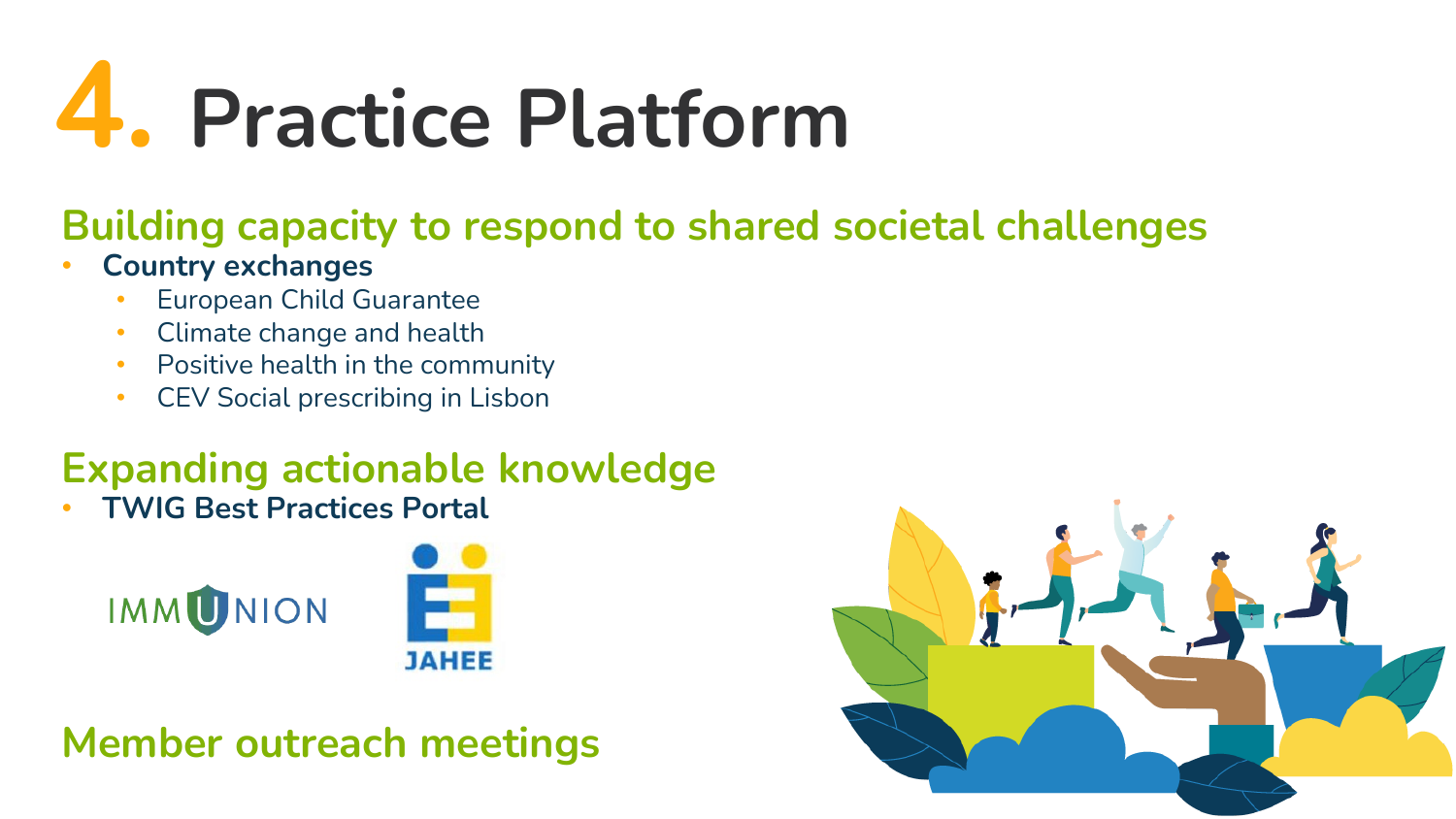### **5. Research Platform**

#### **CHAIN: contributing to global health inequalities research**

- Feed research into policymaking processes
- Factsheet on landmark study on parental education and child mortality

#### **European research funding: informing and building consortia**

**®Lifestyle** 



#### **EPHC: profiling our Partnership and explaining links climate, justice & health**

- Plenary session and workshop on climate change, justice & health
- A round-table on clear communication in face of changing evidence

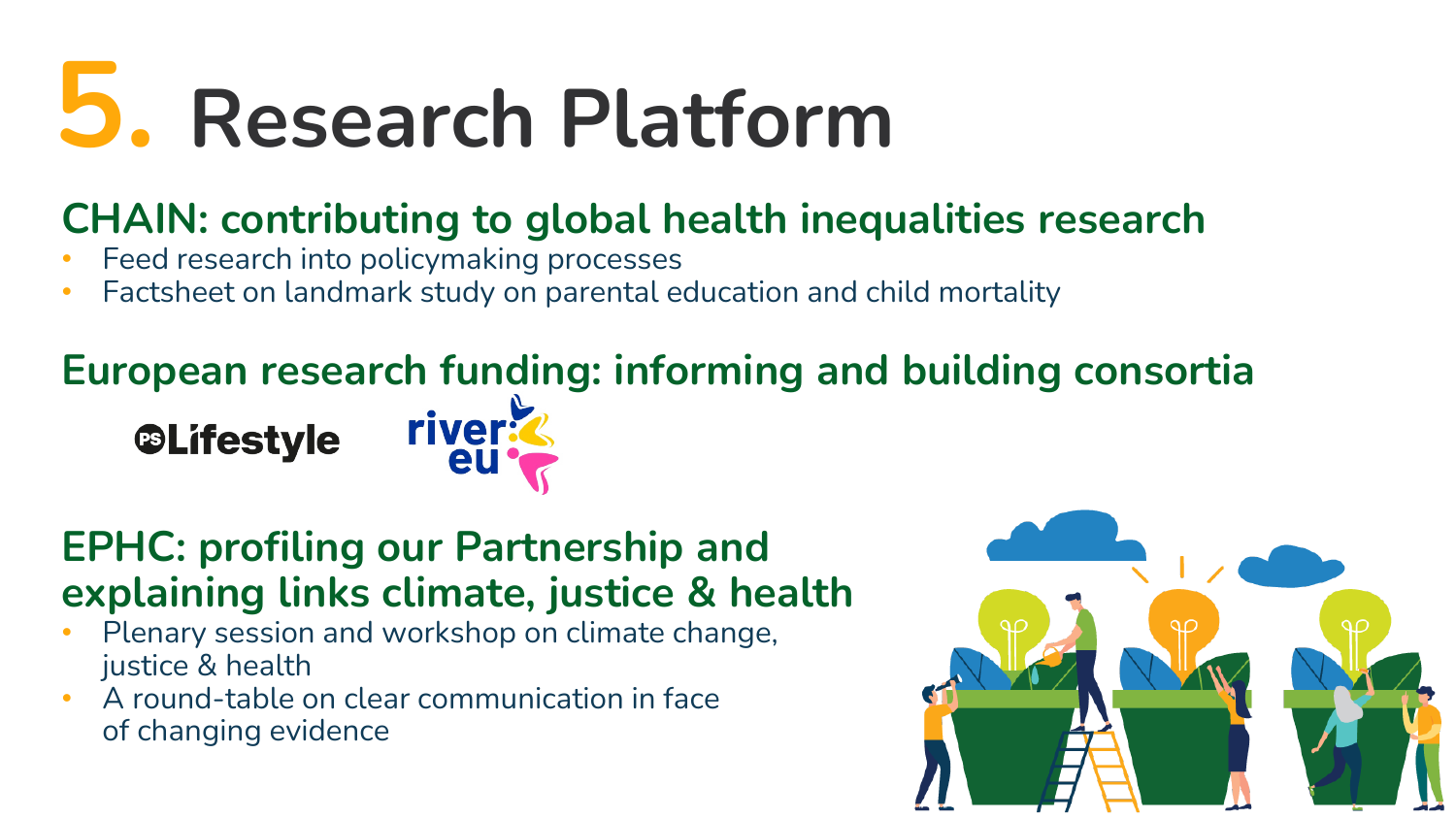## **6. Communications**

#### **A brand that reflects our strength & expertise**

- A new logo, brand and website
- Improving our accessibility through translation and other features

#### **Connecting experts and facilitating exchange**

- The EuroHealthNet Communications Network
- Network Intelligence

#### **Disseminating reliable, evidence-based and timely information**

- The health Inequalities Portal [\(www.health-inequalities.eu\)](http://www.health-inequalities.eu/)
- Health Highlights

#### **Sharing the stories of public health**

- EuroHealthNet Magazine
- 14 news releases & 23 statements
- Online AR, Video







The European Health Inequalities Portal